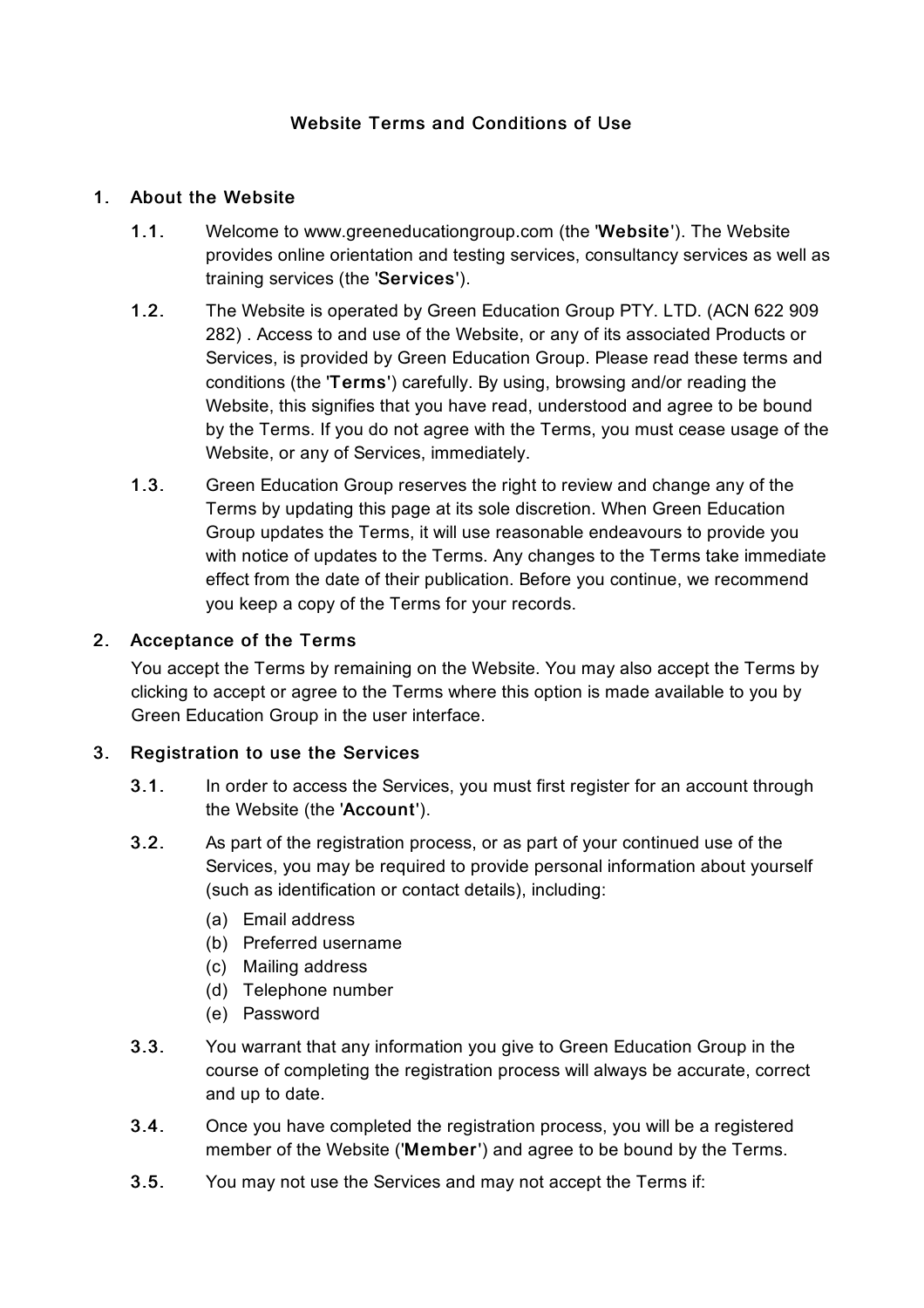- (a) you are not of legal age to form a binding contract with Green Education Group; or
- (b) you are a person barred from receiving the Services under the laws of Australia or other countries including the country in which you are resident or from which you use the Services.

## 4. Your obligations as a Member

- 4.1. As a Member, you agree to comply with the following:
	- (a) you will use the Services only for purposes that are permitted by:
		- (i) the Terms; and
		- (ii) any applicable law, regulation or generally accepted practices or guidelines in the relevant jurisdictions;
	- (b) you have the sole responsibility for protecting the confidentiality of your password and/or email address. Use of your password by any other person may result in the immediate cancellation of the Services;
	- (c) any use of your registration information by any other person, or third parties, is strictly prohibited. You agree to immediately notify Green Education Group of any unauthorised use of your password or email address or any breach of security of which you have become aware;
	- (d) access and use of the Website is limited, non-transferable and allows for the sole use of the Website by you for the purposes of Green Education Group providing the Services;
	- (e) you will not use the Services or the Website in connection with any commercial endeavours except those that are specifically endorsed or approved by the management of Green Education Group;
	- (f) you will not use the Services or Website for any illegal and/or unauthorised use which includes collecting email addresses of Members by electronic or other means for the purpose of sending unsolicited email or unauthorised framing of or linking to the Website;
	- (g) you agree that commercial advertisements, affiliate links, and other forms of solicitation may be removed from the Website without notice and may result in termination of the Services. Appropriate legal action will be taken by Green Education Group for any illegal or unauthorised use of the Website; and
	- (h) you acknowledge and agree that any automated use of the Website or its Services is prohibited.

# 5. Payment

- 5.1. Where the option is given to you, you may make payment for the Services (the ' Services Fee') by way of:
- 5.2. All payments made in the course of your use of the Services are made using ....... In using the Website, the Services or when making any payment in relation to your use of the Services, you warrant that you have read, understood and agree to be bound by the ...... terms and conditions which are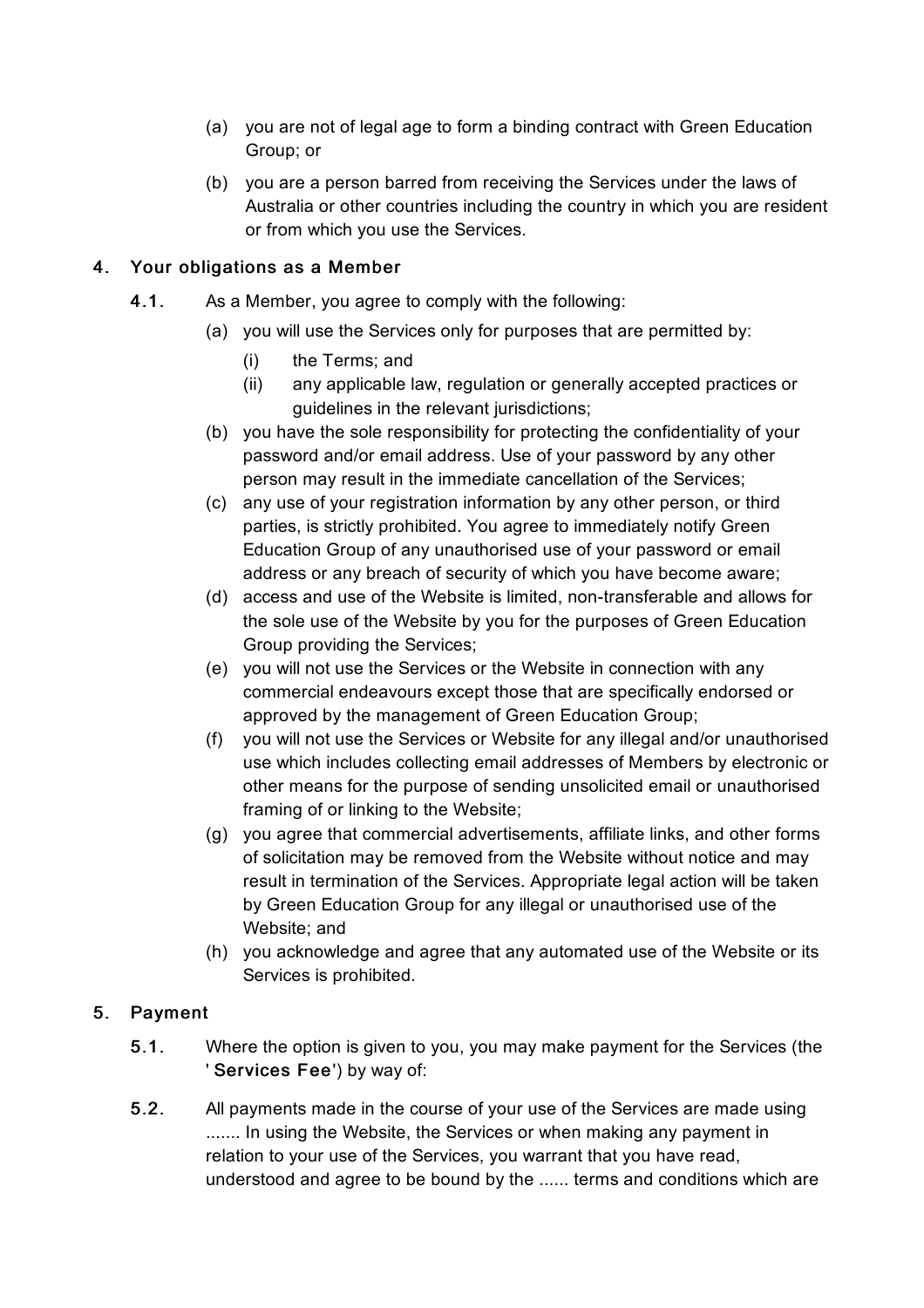available on their website.

- 5.3. You acknowledge and agree that where a request for the payment of the Services Fee is returned or denied, for whatever reason, by your financial institution or is unpaid by you for any other reason, then you are liable for any costs, including banking fees and charges, associated with the Services Fee.
- 5.4. You agree and acknowledge that Green Education Group can vary the Services Fee at any time .

# 6. Refund Policy

Green Education Group will only provide you with a refund of the Services Fee in the event they are unable to continue to provide the Services or if the manager of Green Education Group makes a decision, at its absolute discretion, that it is reasonable to do so under the circumstances (the 'Refund').

# 7. Copyright and Intellectual Property

- 7.1. The Website, the Services and all of the related products of Green Education Group are subject to copyright. The material on the Website is protected by copyright under the laws of Australia and through international treaties. Unless otherwise indicated, all rights (including copyright) in the Services and compilation of the Website (including but not limited to text, graphics, logos, button icons, video images, audio clips, Website, code, scripts, design elements and interactive features) or the Services are owned or controlled for these purposes, and are reserved by Green Education Group or its contributors.
- 7.2. All trademarks, service marks and trade names are owned, registered and/or licensed by Green Education Group, who grants to you a worldwide, nonexclusive, royalty-free, revocable license whilst you are a Member to:
	- (a) use the Website pursuant to the Terms;
	- (b) copy and store the Website and the material contained in the Website in your device's cache memory; and
	- (c) print pages from the Website for your own personal and non-commercial use.

Green Education Group does not grant you any other rights whatsoever in relation to the Website or the Services. All other rights are expressly reserved by Green Education Group.

- 7.3. Green Education Group retains all rights, title and interest in and to the Website and all related Services. Nothing you do on or in relation to the Website will transfer any:
	- (a) business name, trading name, domain name, trade mark, industrial design, patent, registered design or copyright, or
	- (b) a right to use or exploit a business name, trading name, domain name, trade mark or industrial design, or
	- (c) a thing, system or process that is the subject of a patent, registered design or copyright (or an adaptation or modification of such a thing, system or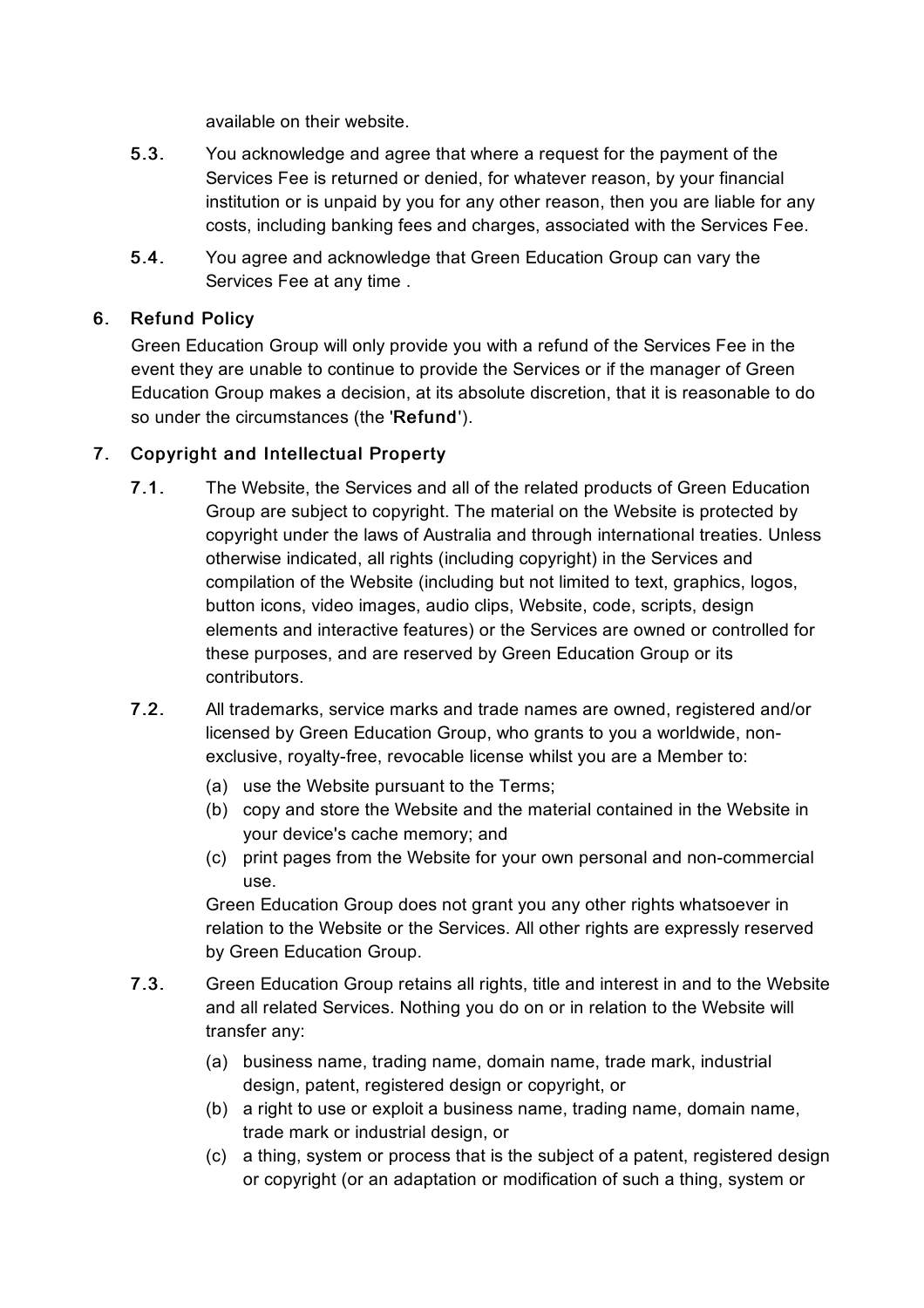process),

to you.

7.4. You may not, without the prior written permission of Green Education Group and the permission of any other relevant rights owners: broadcast, republish, up-load to a third party, transmit, post, distribute, show or play in public, adapt or change in any way the Services or third party Services for any purpose, unless otherwise provided by these Terms. This prohibition does not extend to materials on the Website, which are freely available for re-use or are in the public domain.

## 8. Privacy

8.1. Green Education Group takes your privacy seriously and any information provided through your use of the Website and/or Services are subject to Green Education Group's Privacy Policy, which is available on the Website.

## 9. General Disclaimer

- 9.1. Nothing in the Terms limits or excludes any guarantees, warranties, representations or conditions implied or imposed by law, including the Australian Consumer Law (or any liability under them) which by law may not be limited or excluded.
- 9.2. Subject to this clause, and to the extent permitted by law:
	- (a) all terms, guarantees, warranties, representations or conditions which are not expressly stated in the Terms are excluded; and
	- (b) Green Education Group will not be liable for any special, indirect or consequential loss or damage (unless such loss or damage is reasonably foreseeable resulting from our failure to meet an applicable Consumer Guarantee), loss of profit or opportunity, or damage to goodwill arising out of or in connection with the Services or these Terms (including as a result of not being able to use the Services or the late supply of the Services), whether at common law, under contract, tort (including negligence), in equity, pursuant to statute or otherwise.
- 9.3. Use of the Website and the Services is at your own risk. Everything on the Website and the Services is provided to you "as is" and "as available" without warranty or condition of any kind. None of the affiliates, directors, officers, employees, agents, contributors and licensors of Green Education Group make any express or implied representation or warranty about the Services or any products or Services (including the products or Services of Green Education Group) referred to on the Website. includes (but is not restricted to) loss or damage you might suffer as a result of any of the following:
	- (a) failure of performance, error, omission, interruption, deletion, defect, failure to correct defects, delay in operation or transmission, computer virus or other harmful component, loss of data, communication line failure, unlawful third party conduct, or theft, destruction, alteration or unauthorised access to records;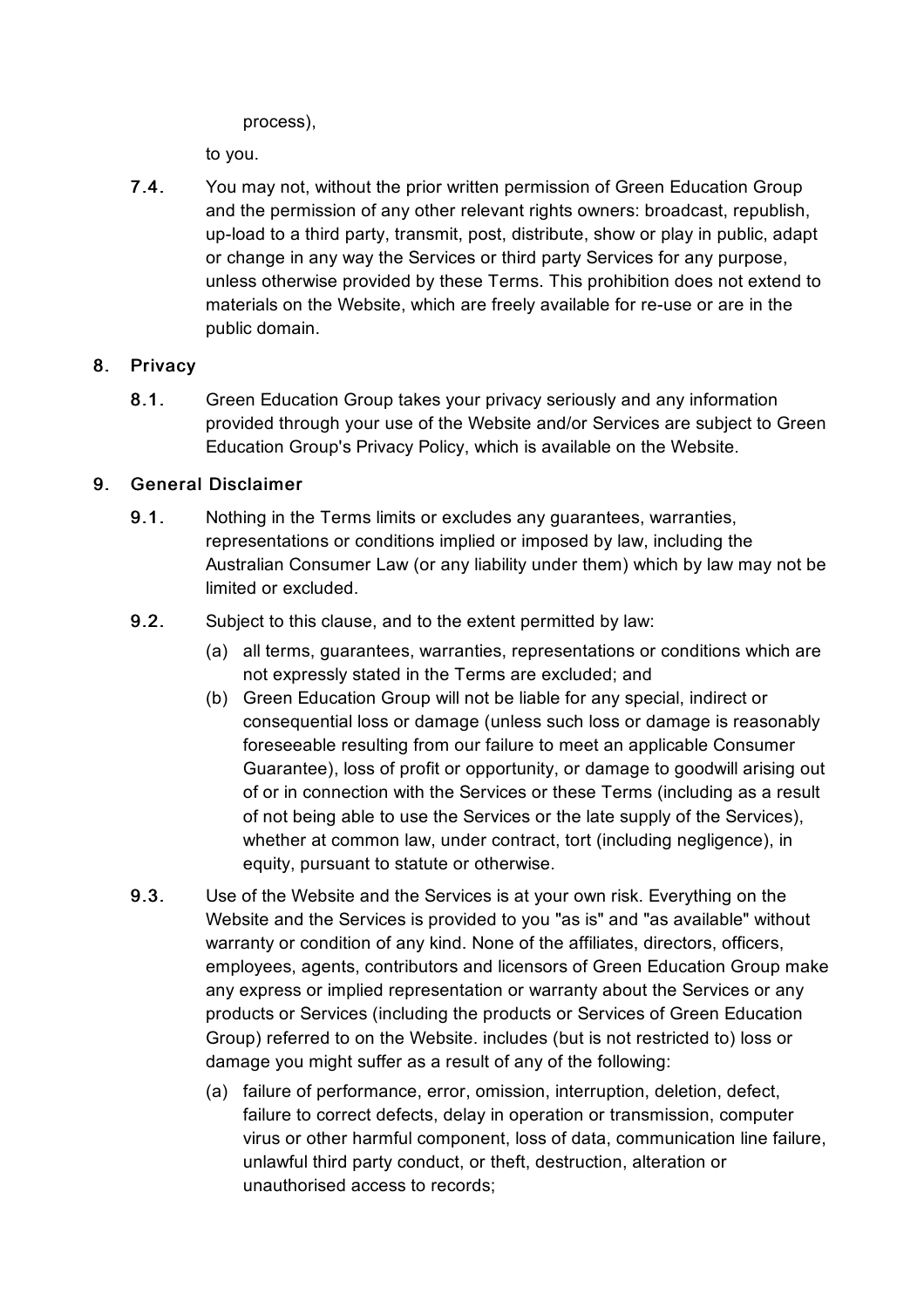- (b) the accuracy, suitability or currency of any information on the Website, the Services, or any of its Services related products (including third party material and advertisements on the Website);
- (c) costs incurred as a result of you using the Website, the Services or any of the products of Green Education Group; and
- (d) the Services or operation in respect to links which are provided for your convenience.

## 10. Limitation of liability

- 10.1. Green Education Group's total liability arising out of or in connection with the Services or these Terms, however arising, including under contract, tort (including negligence), in equity, under statute or otherwise, will not exceed the resupply of the Services to you.
- 10.2. You expressly understand and agree that Green Education Group, its affiliates, employees, agents, contributors and licensors shall not be liable to you for any direct, indirect, incidental, special consequential or exemplary damages which may be incurred by you, however caused and under any theory of liability. This shall include, but is not limited to, any loss of profit (whether incurred directly or indirectly), any loss of goodwill or business reputation and any other intangible loss.

### 11. Termination of Contract

- 11.1. The Terms will continue to apply until terminated by either you or by Green Education Group as set out below.
- 11.2. If you want to terminate the Terms, you may do so by:
	- (a) providing Green Education Group with 30 days' notice of your intention to terminate; and
	- (b) closing your accounts for all of the services which you use, where Green Education Group has made this option available to you.

Your notice should be sent, in writing, to Green Education Group via the 'Contact Us' link on our homepage.

- 11.3. Green Education Group may at any time, terminate the Terms with you if:
	- (a) you have breached any provision of the Terms or intend to breach any provision;
	- (b) Green Education Group is required to do so by law;
	- (c) the provision of the Services to you by Green Education Group is, in the opinion of Green Education Group, no longer commercially viable.
- 11.4. Subject to local applicable laws, Green Education Group reserves the right to discontinue or cancel your membership at any time and may suspend or deny, in its sole discretion, your access to all or any portion of the Website or the Services without notice if you breach any provision of the Terms or any applicable law or if your conduct impacts Green Education Group's name or reputation or violates the rights of those of another party.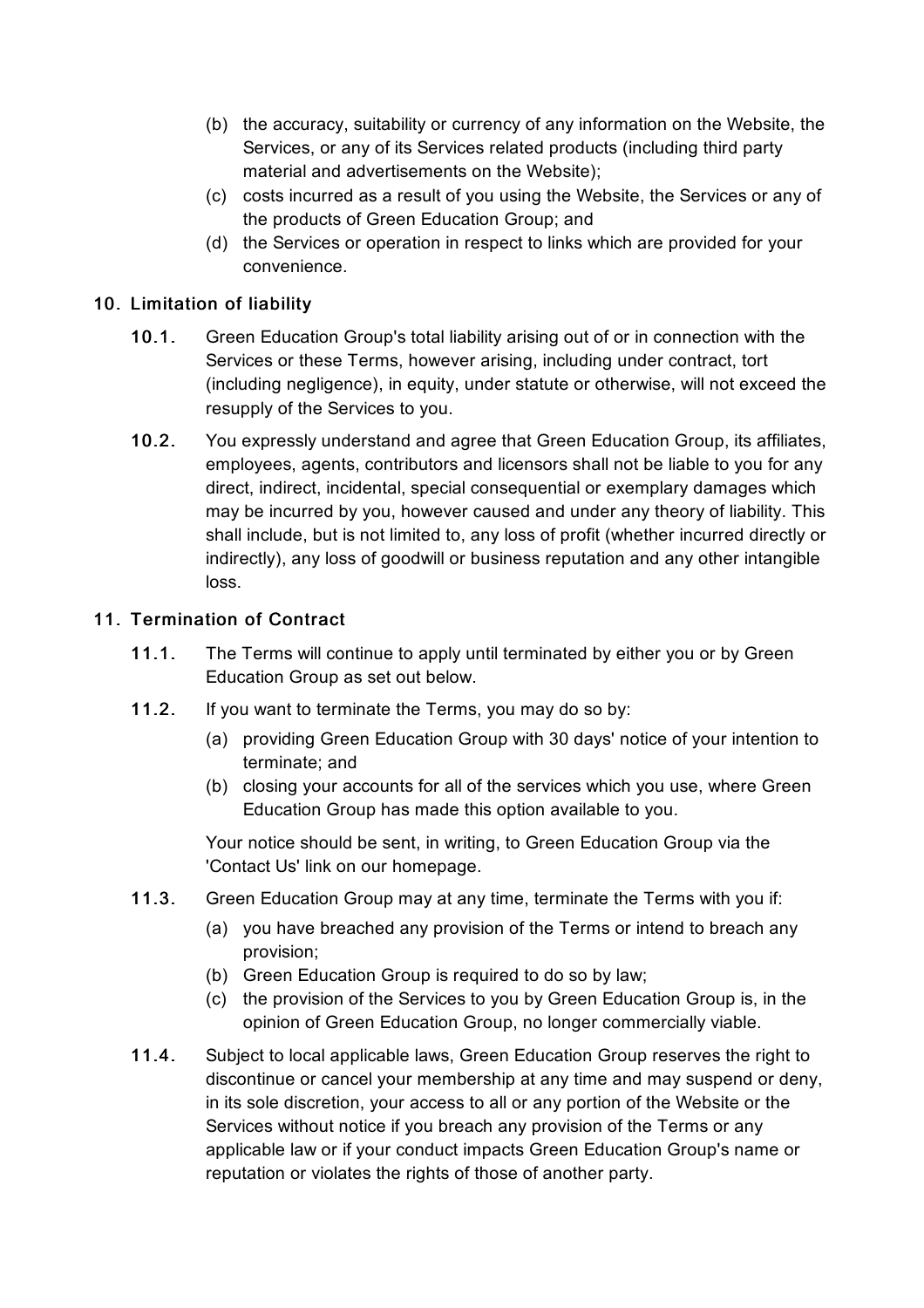## 12. Indemnity

- 12.1. You agree to indemnify Green Education Group, its affiliates, employees, agents, contributors, third party content providers and licensors from and against:
	- (a) all actions, suits, claims, demands, liabilities, costs, expenses, loss and damage (including legal fees on a full indemnity basis) incurred, suffered or arising out of or in connection with Your Content;
	- (b) any direct or indirect consequences of you accessing, using or transacting on the Website or attempts to do so; and/or
	- (c) any breach of the Terms.

## 13. Dispute Resolution

### 13.1. Compulsory:

If a dispute arises out of or relates to the Terms, either party may not commence any Tribunal or Court proceedings in relation to the dispute, unless the following clauses have been complied with (except where urgent interlocutory relief is sought).

### 13.2. Notice:

A party to the Terms claiming a dispute ('Dispute') has arisen under the Terms, must give written notice to the other party detailing the nature of the dispute, the desired outcome and the action required to settle the Dispute.

### 13.3. Resolution:

On receipt of that notice ('Notice') by that other party, the parties to the Terms ('Parties') must:

- (a) Within 14 days of the Notice endeavour in good faith to resolve the Dispute expeditiously by negotiation or such other means upon which they may mutually agree;
- (b) If for any reason whatsoever, 14 days after the date of the Notice, the Dispute has not been resolved, the Parties must either agree upon selection of a mediator or request that an appropriate mediator be appointed by the President of the Australian Mediation Association or his or her nominee;
- (c) The Parties are equally liable for the fees and reasonable expenses of a mediator and the cost of the venue of the mediation and without limiting the foregoing undertake to pay any amounts requested by the mediator as a pre-condition to the mediation commencing. The Parties must each pay their own costs associated with the mediation;
- (d) The mediation will be held in Brisbane, Australia.

# 13.4. Confidential:

All communications concerning negotiations made by the Parties arising out of and in connection with this dispute resolution clause are confidential and to the extent possible, must be treated as "without prejudice" negotiations for the purpose of applicable laws of